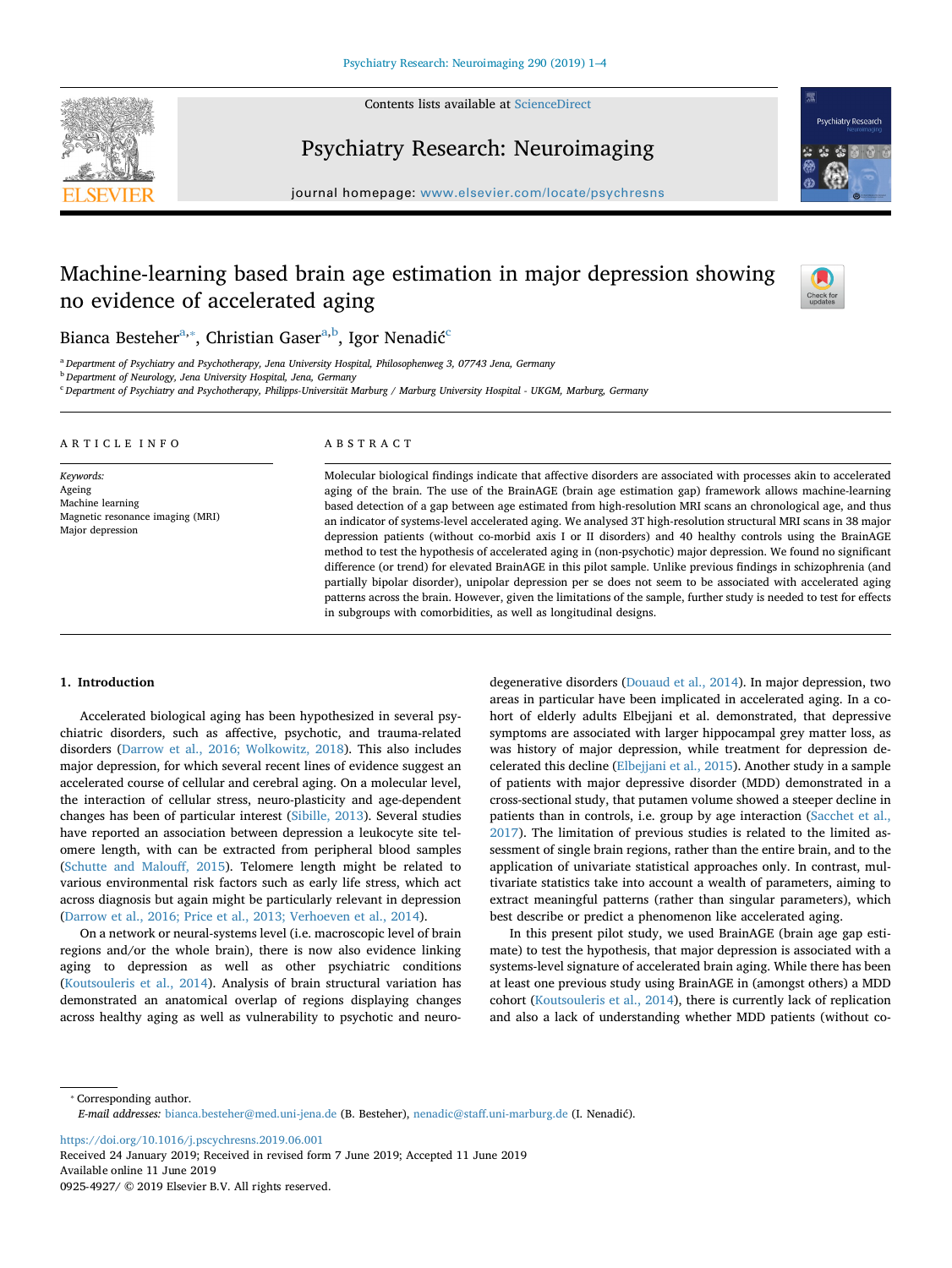morbidities) would show increased BrainAGE as a putative marker of accelerated aging.

The BrainAGE indicator is based on a voxel-wise analysis of structural MRI scans and uses a machine learning protocol to estimate the age of an individual brain based on the MRI scan and integrating the information across all grey-matter voxels ([Franke et al., 2010; Gaser et al., 2013\)](#page-3-7). Integrating multi-variate statistics into a singular value, the actual chronological age is then subtracted from this score in order to derive a metric of accelerated (or delayed) aging. This parameter has been applied in several studies ([Franke et al., 2013; Gaser et al., 2013; Hajek et al., 2019\)](#page-3-8), and we recently showed using BrainAGE that schizophrenia, but not bipolar affective disorder was associated with accelerated aging, as compared to healthy controls and across disorders [\(Nenadic et al., 2017\)](#page-3-9). Hence, replication of initial studies [\(Koutsouleris et al., 2014](#page-3-3)) is needed.

## **2. Methods**

#### *2.1. Sample*

We recruited patients meeting DSM-IV criteria for major depression  $(n = 38)$  and psychiatrically healthy control subjects from the local community ( $n = 40$ ), which were matched for age (ANOVA,  $p = 0.318$ ) and gender (chi square test,  $p = 0.624$ ). Prior to study participation, all subjects provided written informed consent to a study protocol approved by the ethics committee of the Friedrich-Schiller-University of Jena Medical School.

MDD patients were recruited from the in-patient and out-patient services of Jena University hospital. They underwent a full clinical SKID-I interview by a psychiatrist (B.B.), who assured that they all met criteria for current or previous major depressive episodes, and thus had either single major depressive episodes or recurrent MDD. None of these patients had a co-morbid axis I psychiatric disorder and they were all screened for absence of an axis II disorder / personality disorder, which was further assured by chart reviews. None of the MDD patients had psychotic symptoms.

Healthy control subjects were also screened by a psychiatrist (B.B.) to ensure absence of a current or previous psychiatric disorder or psychotherapeutic treatment.

None of the study participants had a n untreated major medical condition (e.g. uncontrolled hypertension or diabetes), a current or previous central neurological disease, traumatic brain injury with loss of consciousness > 5 min, or learning disability. In addition, none of the subjects was suffering from clinical obesity.

Clinical and demographic characteristics are given in [Table 1](#page-1-0).

<span id="page-1-0"></span>**Table 1**

| Clinical and demographic characteristics of sample. |  |  |
|-----------------------------------------------------|--|--|
|-----------------------------------------------------|--|--|

|                                                        | Major depressive disorder<br>(MDD) patients                                                                           | Healthy<br>controls (HC) |
|--------------------------------------------------------|-----------------------------------------------------------------------------------------------------------------------|--------------------------|
| N                                                      | 38                                                                                                                    | 40                       |
| (female / male)                                        | (21 f / 17 m)                                                                                                         | (20 f / 20 m)            |
| Mean age in years (SD)                                 | 45.65                                                                                                                 | 42                       |
|                                                        | (15.68)                                                                                                               | (13.17)                  |
| Age range                                              | $19 - 66$ years                                                                                                       | $21 - 73$ years          |
| First-episode / multiple episodes                      | $n = 9$ first episode,<br>$n = 29$ recurrent episodes                                                                 |                          |
| Concurrent depressive symptoms:<br>mean BDI score (SD) | 24.19 (10.64)<br>ange: 3-42                                                                                           |                          |
| Psychotropic medication                                | $n = 27$ patients with long-<br>term medication $($ > 14d)<br>$n = 5$ patients with short<br>term medication $(<14d)$ |                          |
|                                                        | $n = 6$ off medication                                                                                                |                          |

#### *2.2. Magnetic resonance image (MRI) acquisition and analysis*

Using a 3 Tesla Siemens Prisma fit scanner, we obtained T1 weighted MPRAGE (TR 2300 ms, TE 2.07 ms,  $\alpha$  9°, 192 contiguous sagittal slices, in-plane field of view 256 mm, voxel resolution  $1 \times 1 \times 1$  mm; 5:21 min acquisition time) for each participant. Scans were visually inspected for artefacts and in addition they passed the automated quality assurance protocol implemented in VBM8 software ([http://dbm.neuro.uni-jena.de/vbm8\)](http://dbm.neuro.uni-jena.de/vbm8).

We pre-processed MRI scans using the BrainAGE protocol ([Franke et al., 2010\)](#page-3-7), as previously described in a recent analysis of schizophrenia and bipolar disorder patients ([Nenadic et al., 2017](#page-3-9)). This included correction for field inhomogeneities, spatial normalisation and segmentation using the VBM8 toolbox [\(http://dbm.neuro.uni-jena.de/](http://dbm.neuro.uni-jena.de/vbm8) [vbm8](http://dbm.neuro.uni-jena.de/vbm8)) und the SPM8 software [\(http://www.fil.ion.ucl.ac.ik/spm/\)](http://www.fil.ion.ucl.ac.ik/spm/) running under Matlab. Finally we applied affine spatial registration and Gaussian smoothing with 4 mm full-width-at-half-maximum (FWHM) and resampled data to 4 mm.

For BrainAGE calculation, we applied a relevance vector regression (RVR; [\(Tipping, 2001](#page-3-10))), as described previously. Details have been reported in our previous publications on BrainAGE [\(Nenadic et al., 2017](#page-3-9)). We used 743 healthy controls subjects (mean age: 43.93 y; 316 male, 427 female) of the IXI [\(https://brain-development.org/ixi-dataset/\)](https://brain-development.org/ixi-dataset/) and OASIS (<https://www.oasis-brains.org/>) databases for training of our BrainAGE framework. In order to adjust for scanner effects, we estimated the quadratic age trend of BrainAGE using the healthy control subjects and removed this trend from all BrainAGE estimates.

#### *2.3. Statistical analysis*

For statistical analysis, we considered a two-sample T-test with *P* < 0.05 to assess group differences between the MDD patients and healthy controls.

Given the limited sample size, we also used G\*Power 3.1 to perform a post hoc calculation of the achieved power.

## **3. Results**

MDD patients and healthy controls did not differ in age or gender distribution.

Mean BrainAGE scores of MDD patients and healthy controls did not differ significantly ( $p = 0.63$ ), see also [Table 2.](#page-1-1)

G\*Power calculation showed that with a one-tailed *t*-test with groups of  $n = 38$  and  $n = 40$ , respectively, and an alpha error of 0.05, the power of this sample would amount to 0.968 for a large effect size (Cohen's  $d = 0.8$ ), and 0.706 for a medium effect size (Cohen's  $d = 0.5$ ), respectively [\(Fig. 1\)](#page-2-0) .

<span id="page-1-1"></span>**Table 2**

BrainAGE scores in patients with major depressive disorder (MDD) vs. healthy controls (HC).

| <b>BrainAGE</b> scores | Major depressive disorder (MDD)<br>patients | Healthy controls (HC) |
|------------------------|---------------------------------------------|-----------------------|
| Mean                   | 0.412                                       | 0.00                  |
| Median                 | 0.438                                       | $-0.596$              |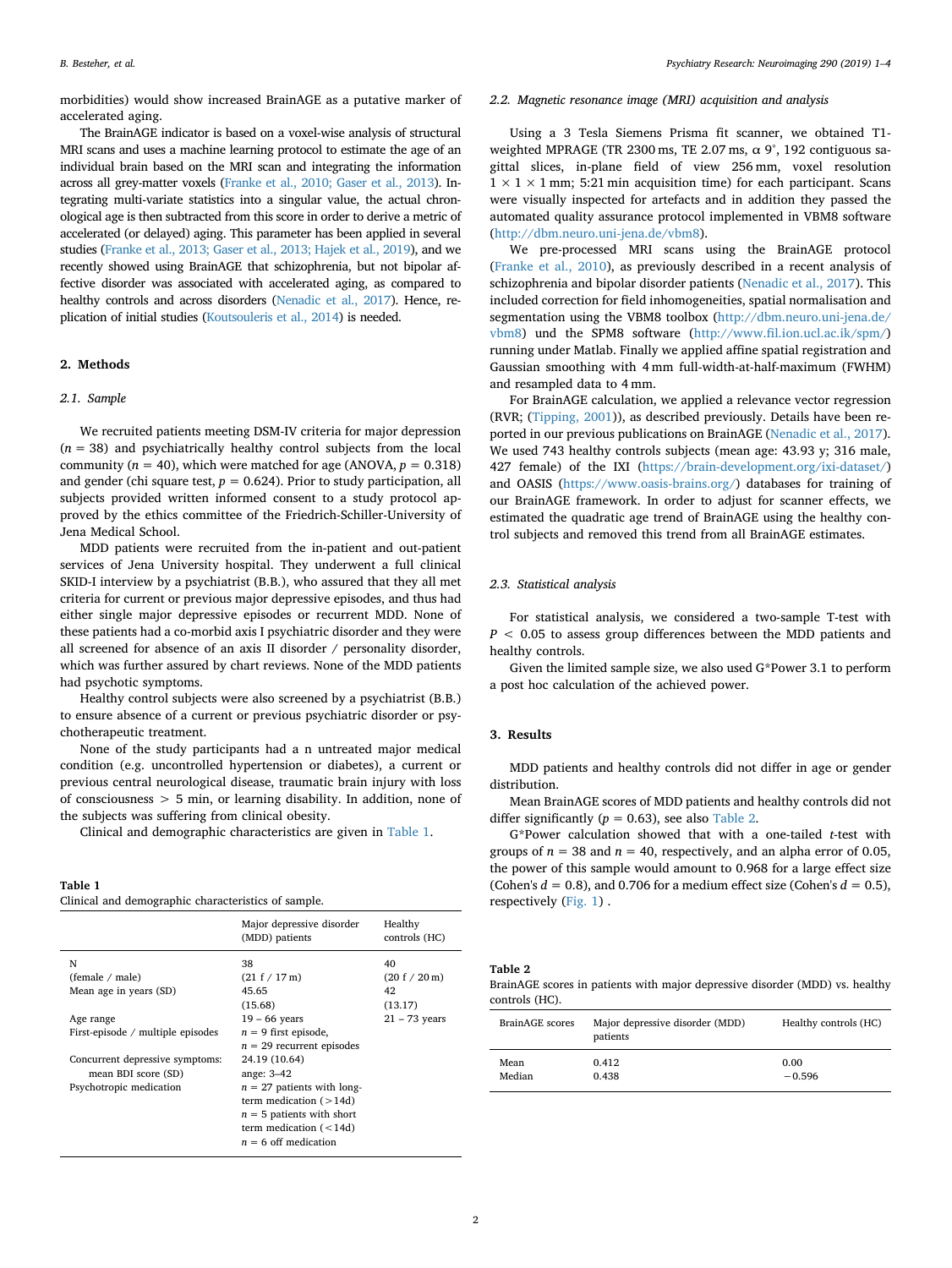<span id="page-2-0"></span>

**Fig. 1.** Violin plot of the distribution of BrainAGE (brain age estimation gap) scores for patients with major depressive disorder (MDD) vs. psychiatrically healthy controls (HC). The group difference was not significant (*t*-test,  $p = 0.63$ ).

#### **4. Discussion**

Our findings do not support accelerated aging in major depression to be observable applying the BrainAGE approach. While our post-hoc power estimation indicates that sample sizes might have been too small to detect small effects, it still shows that more robust larger effect sizes would have been detectable with >0.9 power. However, this limitation in sample size also precluded further analysis of subsamples within the MDD group: if BrainAGE changes were only present in a subgroup of MDD patients, these might not have been detected in a simple group comparison.

While the overall negative finding does not generally argue against the possibility of accelerated aging in MDD in single brain regions or on the molecular level (e.g. single brain areas or cell types might show accelerated aging in MDD undetected by the BrainAGE framework applied here), our results do not support accelerated aging to be related to MDD on a (macroscopic) systems or brain-wide level. In our interpretation of these findings, we aim to link both systems-level and molecular findings with regards to regional vs. global brain aging in MDD, and shall discuss the effects of psychiatric vs. non-psychiatric factors on BrainAGE, as well as limitations of our study design.

Unlike a previous study including MDD patients showing increased BrainAGE in MDD relative to healthy controls ([Koutsouleris et al.,](#page-3-3) [2014\)](#page-3-3) and previous positive studies in schizophrenia and mixed findings in bipolar disorder [\(Hajek et al., 2019; Koutsouleris et al., 2014;](#page-3-11) [Nenadic et al., 2017; Schnack et al., 2016](#page-3-11)), and first-episode psychosis ([Kolenic et al., 2018\)](#page-3-12), this study failed to find elevated BrainAGE scores in major depression on BrainAGE scores. While the initial study be Koutsouleris and colleagues did find elevated BrainAGE scores in MDD compared to healthy controls, a recent study in a healthy cohort analyzing effects of negative fateful life events also found an association of depressive symptoms with a similar indicator or brain aging ([Hatton et al., 2018\)](#page-3-13). Additional unpublished data in 211 MDD patients suggest a brain age gap of 0.8 years for MDD (Kaufmann et al.; pre-print at: [https://www.biorxiv.org/content/biorxiv/early/2018/04/17/](https://www.biorxiv.org/content/biorxiv/early/2018/04/17/303164.full.pdf) [303164.full.pdf](https://www.biorxiv.org/content/biorxiv/early/2018/04/17/303164.full.pdf)), and it also suggests that effect sizes might be rather low (in their study: Cohen's  $d = 0.1$ ). It is worthwhile noting, that the BrainAGE indicator operates on a systems level and integrates data from voxels across the entire brain to derive a single metric for each individual. Hence, although being one single score, it intregrates a multi-variate information across the brain. It is therefore still possible that accelerated aging might occur in single regions (as opposed to multiple areas across the brain) as in schizophrenia or other disorders ([Hajek et al., 2019; Kolenic et al., 2018; Nenadic et al., 2017; Schnack](#page-3-11) [et al., 2016](#page-3-11)). Another methodological consideration to take into account is that the pre-processing with BrainAGE involves large learning samples and thus an age-related trajectory defining a standard norm, rather than diagnosis by age interaction analyses that have previously been used to index accelerated aging from cross-sectional MRI data ([Nenadic et al., 2012; Sacchet et al., 2017](#page-3-14)). The BrainAGE score might, however, also be modulated by other factors such as obesity ([Kolenic et al., 2018](#page-3-12)). Given that we did not include clinically obese patients or those with a manifest metabolic syndrome or uncontrolled diabetes, this is unlikely to have resulted in our negative findings, but might need consideration in future studies. However, other factors like oxidative stress or inflammation, which might also modulate age-related changes in MDD were not included in our study, so we could not test the hypothesis that these might mediate diagnosis-related differences. Similarly, psychiatric co-morbidities are unlikely to account for our findings, as they were absent in our MDD sample. Effects of antidepressant medication, as shown in previous imaging studies ([Frodl et al., 2008](#page-3-15)), might add variance to regional brain volumes and thus impact on accuracy of BrainAGE or introduce bias; however, unlike antipsychotics, the direction of antidepressant-associated volume change is towards regional increase, so they would be expected to rather result in smaller BrainAGE score than false positives.

Our negative finding should also be considered in view of the clinical and neurobiological heterogeneity of major depression. For example, childhood maltreatment has been linked to variation in brain structure in MDD, modulating both the regional distribution of significant changes as well as effect magnitude ([Opel et al., 2014; Teicher](#page-3-16) [et al., 2018\)](#page-3-16). Interestingly, childhood maltreatment, including physical neglect, might be a particular risk factor for aging-related molecular markers such as telomere length in MDD ([Vincent et al., 2017](#page-3-17)). These might be associated with stress, thus leading to telomere changes which can be also detected in peripheral leukocyte ([Wolkowitz et al., 2011](#page-3-18)). However, as a limitation of our study, we cannot infer on potential subgroups, given sample size as well as the limited knowledge on which biological processes and putative modulators might underlie accelerated aging in psychiatric disorders. The current literature on biological aging in major depression is limited with regards to the study of disease subtypes, as well as severity or chronicity.

Considering the hypothesis of accelerated brain aging on multiple biological levels, we might finally also consider molecular findings. There is indeed some evidence that some markers reflect systems-level changes while other are restricted to particular neural networks. For example, while telomere length-based indicators can be obtained from peripheral cells (leukocytes), there are also neuropathological studies of brain tissue, allowing differentiation of regional effects. Indeed, a recent post-mortem study investigating telomere length as a molecular marker of cellular aging showed regionally specific changes in the hippocampus of patients with MDD, but not amygdala, dorsolateral prefrontal cortex, nucleus accumbens, or substantia nigra ([Mamdani et al., 2015\)](#page-3-19). This would suggest regional specificity and argue against a global systems-level effect in the brain. It would thus be conceivable that such effects are expressed in singular brain regions rather than across the cortex or brain grey matter. However, post mortem studies themselves are limited in the choice of regions assessed, and therefore mostly cover selected regions of interest rather than the entire brain.

Additionally, genetic and epigenetic effects might substantially contribute on the impact that stressful life events might have on both symptoms and brain structural changes. Higher polygenic risk for depression and anxiety in a large female population was related to telomere shortening [\(Chang et al., 2018](#page-3-20)). Nikolova and colleagues noted that FREM3 related genetic variation in human subjects might be linked to risk for MDD as well as intermediate phenotypes such as amygdala activity and cognitive speed [\(Nikolova et al., 2015](#page-3-21)). Also, a large casecontrol study demonstrated that epigenetic markers of aging both in